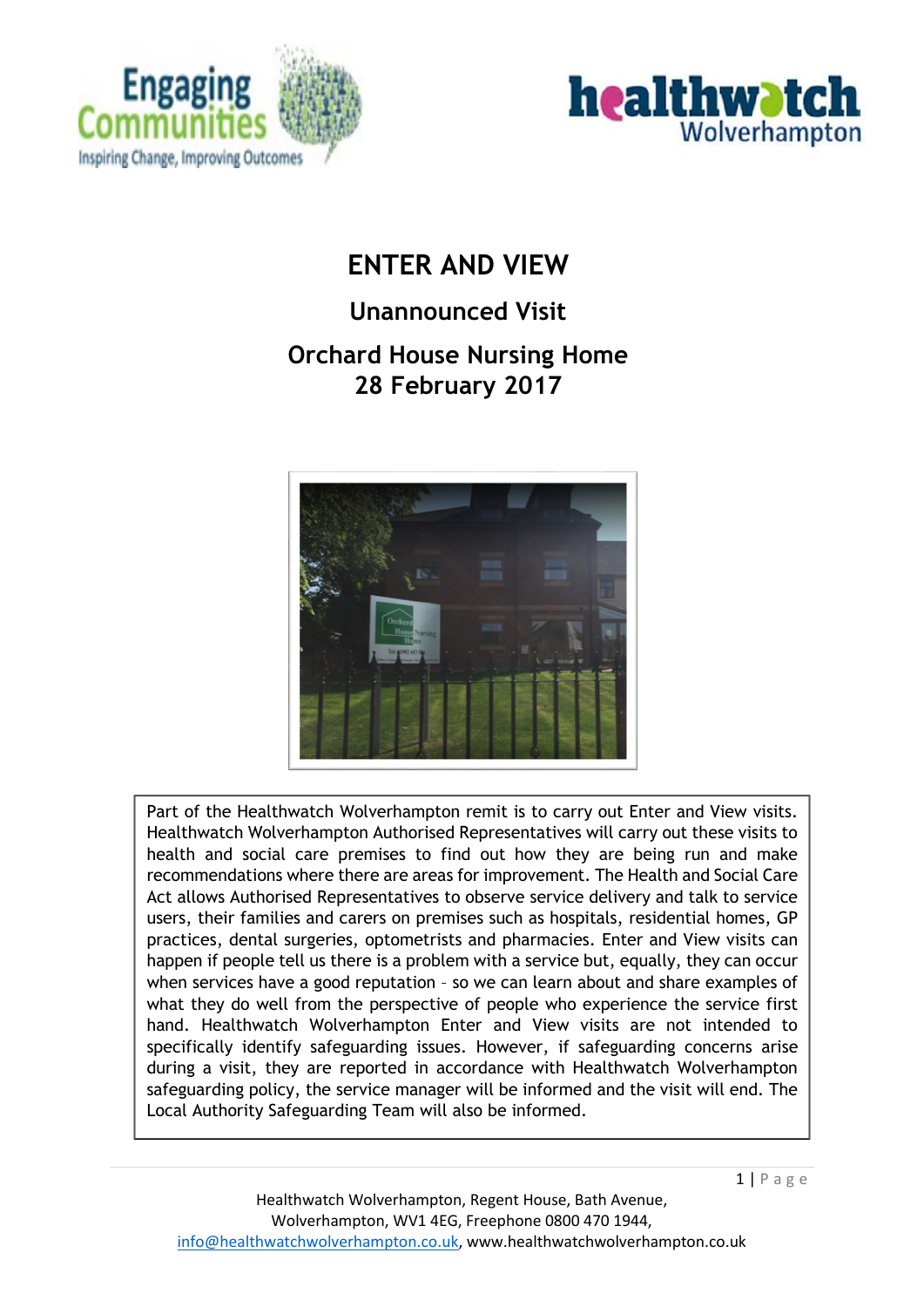#### *Provider Details*

| Name:<br><b>Address:</b> | <b>Orchard House Nursing Home</b><br>Riley Crescent, Wolverhampton, WV3 7DS |
|--------------------------|-----------------------------------------------------------------------------|
| <b>Manager:</b>          | <b>Ruth Butler</b>                                                          |
| Date of Visit:           | 28 February 2017                                                            |

| <b>Name</b>            | Role                             |
|------------------------|----------------------------------|
| Dana Tooby             | Authorised Representative (Lead) |
| <b>Tracy Cresswell</b> | <b>Authorised Representative</b> |
| Elizabeth Learoyd      | <b>Authorised Representative</b> |
| Marlene Lambeth        | <b>Authorised Representative</b> |

#### *Purpose of Re-Visit:*

- Social workers are having problems accessing service-users. There have been no safeguarding concerns raised since 2015. There are currently eight open assault cases for the home and the police are meeting with management regarding this.
- Healthwatch is to query Mental Capacity assessments, in particular how long people are waiting for them as it is reported no one is doing them.

#### *To see if recommendations to the provider have been put in place since the last visit:*

- Orchard House should consider the colour scheme and décor of the large communal areas to be made more dementia friendly.
- Consider having the comments/suggestion box in a more prominent position within the entrance lobby.
- Review the process for communicating with relatives should any changes to visiting times be deemed necessary.
- Remind staff of the need to be respectful and treat residents with dignity at all times.
- Ensure that staff receive visitors warmly especially when they present themselves at the Reception area.

#### *Acknowledgements:*

Healthwatch Wolverhampton would like to thank the Home Manager, the residents, visitors, relatives and the staff for their co-operation during the visit.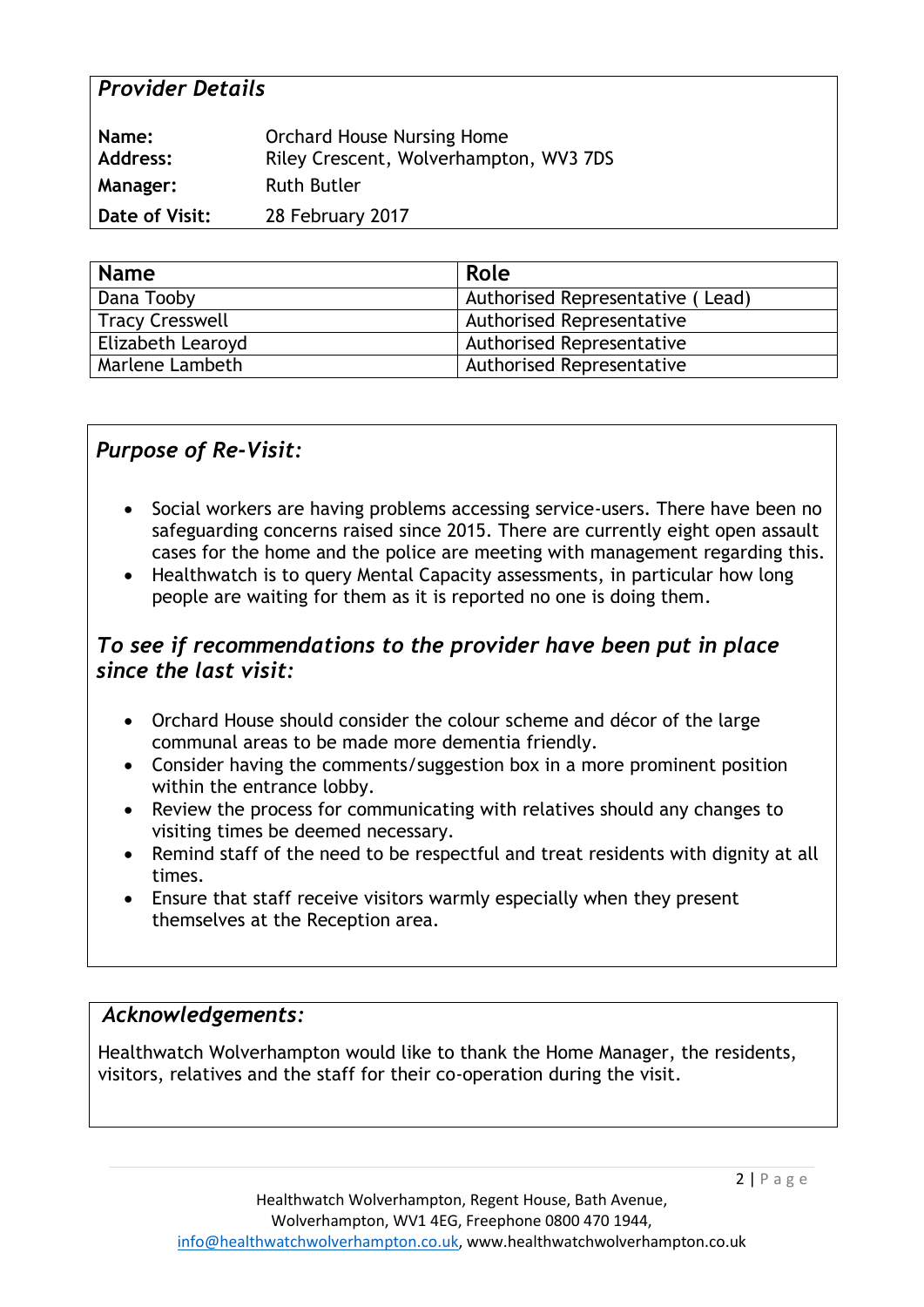## *1.0 Physical Environment*

## *External*

- 1.1 The front of the Home and outside access looked well-maintained with a disabled access ramp to the front. The car park was easy to access.
- 1.2 A wall mounted ashtray was completely full and overflowing.

## *Internal*

## *Reception/Lobby/Waiting room*

- 1.3 The signing in book was situated in a small alcove immediately facing the entrance door; it had wall mounted hand gel, a small leaflet rack and small wall-mounted Comments and Suggestions box.
- 1.4 A notice by the signing in book asked visitors to wash their hands.
- 1.5 In the lobby/reception/waiting area there was a station for staff to sign-in, a large notice board with Health & Safety and other information and a visitor toilet that was observed to be clean.
- 1.6 There was a large piece of art work on the wall- a Dignity tree- with handwritten comments about treating residents with care, dignity and respect.
- 1.7 A large bouquet of flowers was on the window sill.
- 1.8 This area was observed to be clean, fresh and welcoming with no unpleasant odours.
- 1.9 There was a hoist in the Reception area that had an 'out of order' sign on it.
- 1.10 On entry to the building the sound of piano music could be heard coming from the next room.

## *Internal rooms*

- 1.11 The whole of the interior of the building was painted in a neutral tone which gave it a 'clinical' feeling however it was clean and fresh-looking.
- 1.12 The building has two stories and is divided into zones; each has seating and a kitchenette.
- 1.13 All bedrooms are single with en-suite facilities.
- 1.14 The on-site laundry room operates throughout the day and until 11:00pm in the evening.

## *Lounge Two*

- 1.15 A large room painted with a neutral tone, it smelt fresh with no unpleasant odours. The room was warm and looked clean and tidy.
- 1.16 There was a large wall mounted clock that was easily visible for all residents.
- 1.17 There were wall mounted notice-boards around the room: one had a weather day chart that was still listed as 10th February. Another showed details of a trip to Blackpool that some of the residents had been. The notice boards looked a bit tired and could have benefitted with an update/refresh.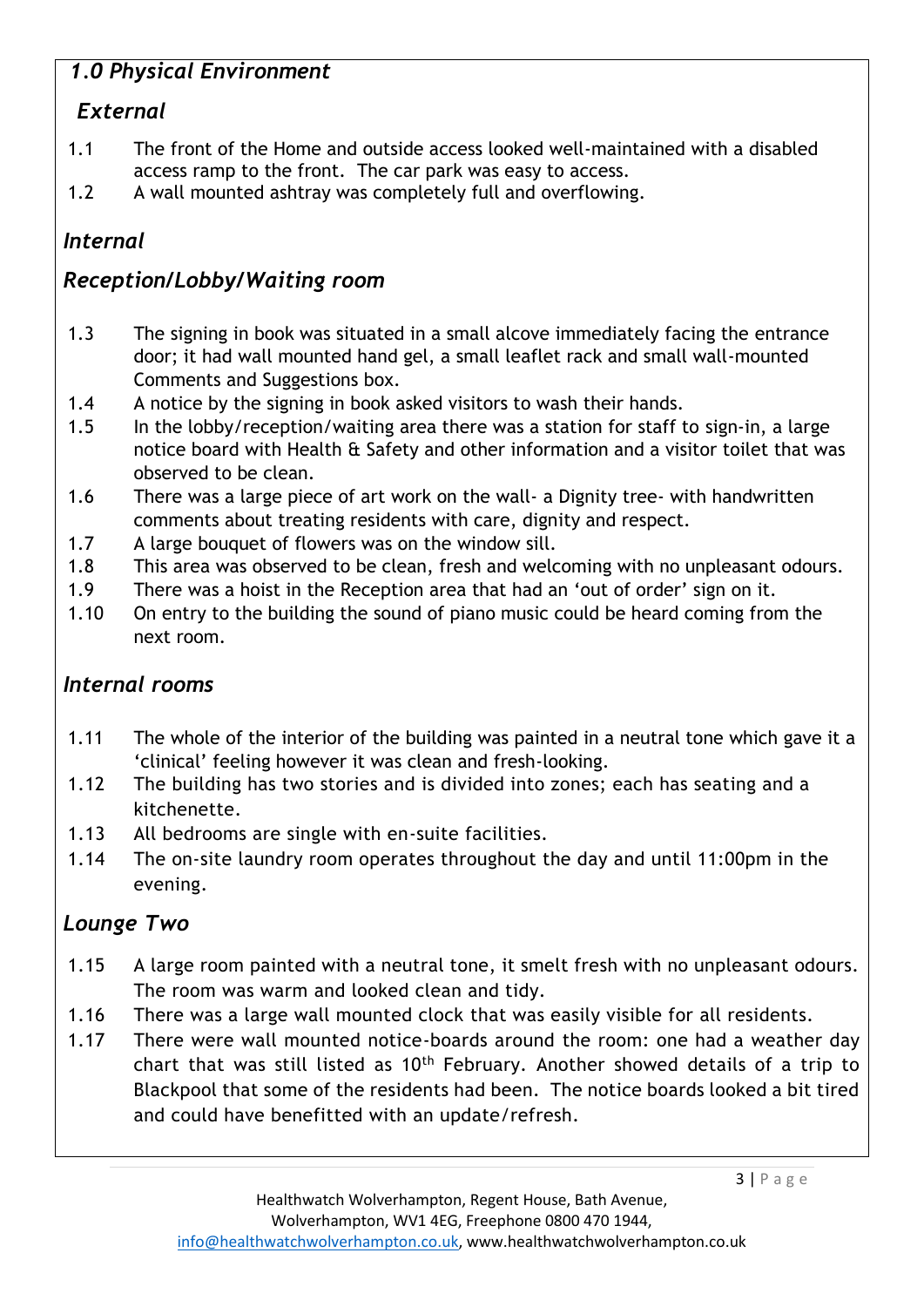#### *Quiet rooms*

1.18 The rooms were clean and tidy but were not 'cosy' and felt cold even though the heating was on.

#### *Showers and bathrooms*

1.19 Located on each floor, these were very clean.

## *Landing, stairs and lift*

1.20 These were all clean and clutter-free.

#### *2.0 Staff Numbers*

- 2.1 We were told that 25 staff were on duty during the day:3 Nurses, 1 Activity Coordinator, 1 Head of Care and 25 Carers, 4-6 Domestic staff, 1 Maintenance worker, 1 Administrator, 3 Managers and 4 Catering staff.
- 2.2 At night 2 nurses and 11 carers would be on duty. The laundry finishes at 11:00pm and Maintenance are on call.
- 2.3 During our visit several members of staff were attending an on-site training session.

#### *3.0 Agency Usage*

We were told that neither Agency or Bank staff were used.

#### *4.0 Resident Experiences and Observations*

- 4.1 A resident stated "*I'm given every opportunity to relax here.*"
- 4.2 A resident stated, *"I love it here.*"
- 4.3 A long-term resident said, "I like the English menu, there is no sheet, I just go to the counter and choose what I want." "There is plenty of tea, coffee and cold drinks," "My brother comes to take me out around the estate," "I have just moved rooms." "There are activities if I want to take part in but I like to sit in my room in the quiet."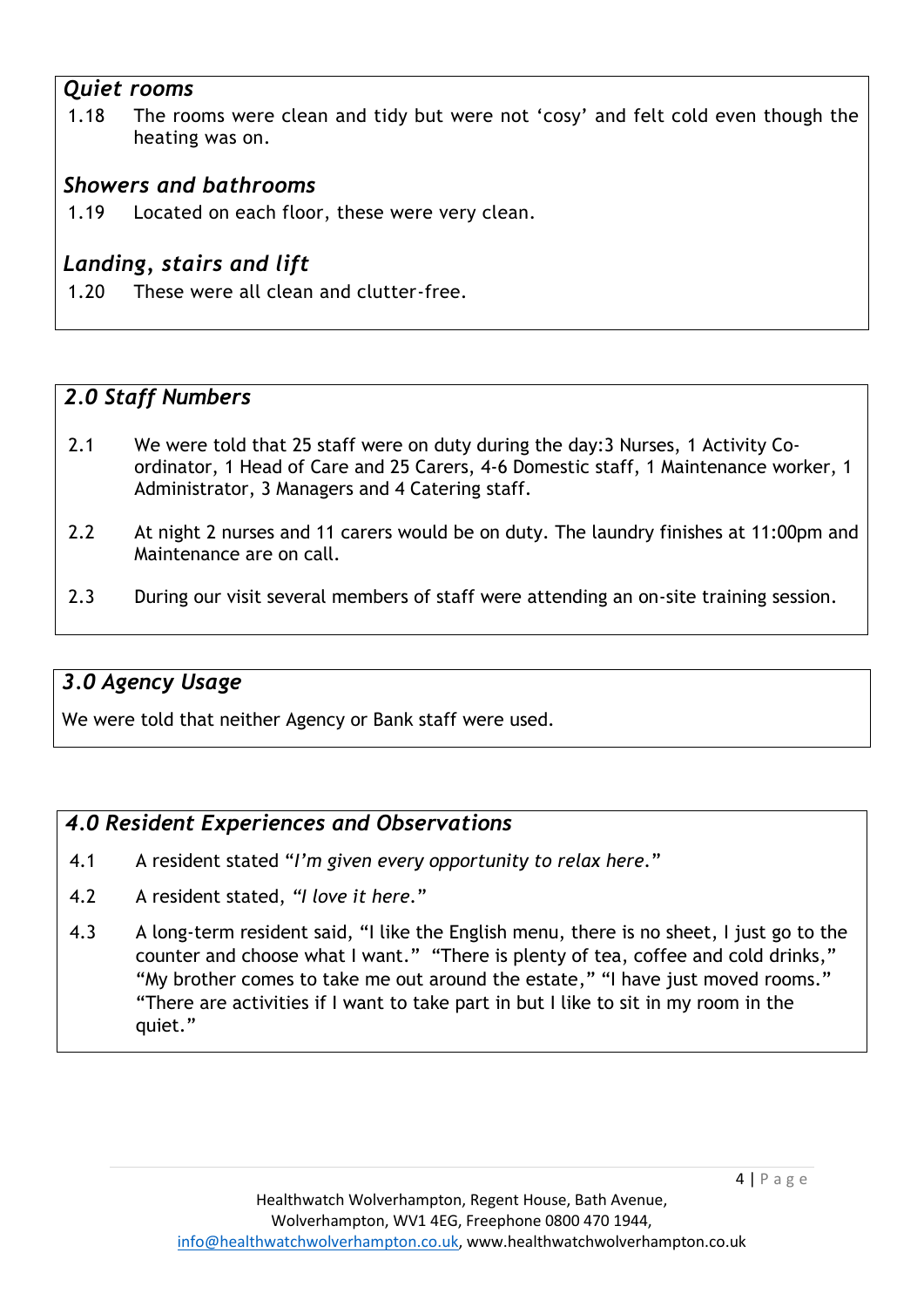## *5.0 Family and Visitor Experiences and Observations*

- 5.1 Relative 1 stated, "I am very happy with Mum's care. The staff are wonderful. Mum has complex needs and they look after her very well. I think it really is a good home for her." "If I have a query or question, I can go and talk with the Manager without any problems." "The staff offer me drinks when I visit, but I know I can go and make my own and get one for Mum too."
- 5.2 Relative 2 stated, "They let me know what my husband has been doing when I am not here and are good at keeping me informed at all times as I would rather know what he has been doing."

#### *6.0 Catering Services*

- 6.1 We were told that food is cooked on-site; there are 2 Cooks and 1 assistant.
- 6.2 There are two sittings in the dining room at breakfast, dinner, tea and supper and there is a meal list. The list is monitored to ensure that everyone has eaten. Care books record fluid and diet intake for individual residents too.
- 6.3 We were told that there are kitchenettes in each of the zoned areas where residents and family members can make their own drinks and small snacks such as scones, soup and sandwiches.
- 6.4 We were told that special diets and cultural needs are catered for and that there were currently no residents with gluten intolerance.

#### *Lounge 2*

- 6.5 Resident 1 said, "*The food is nice.*"
- 6.6 Resident 2 said, "*I get lots of biscuits."*
- 6.7 A relative said, "*I don't know what the meals are like as they have protected meal times so I leave before the meal times begin."*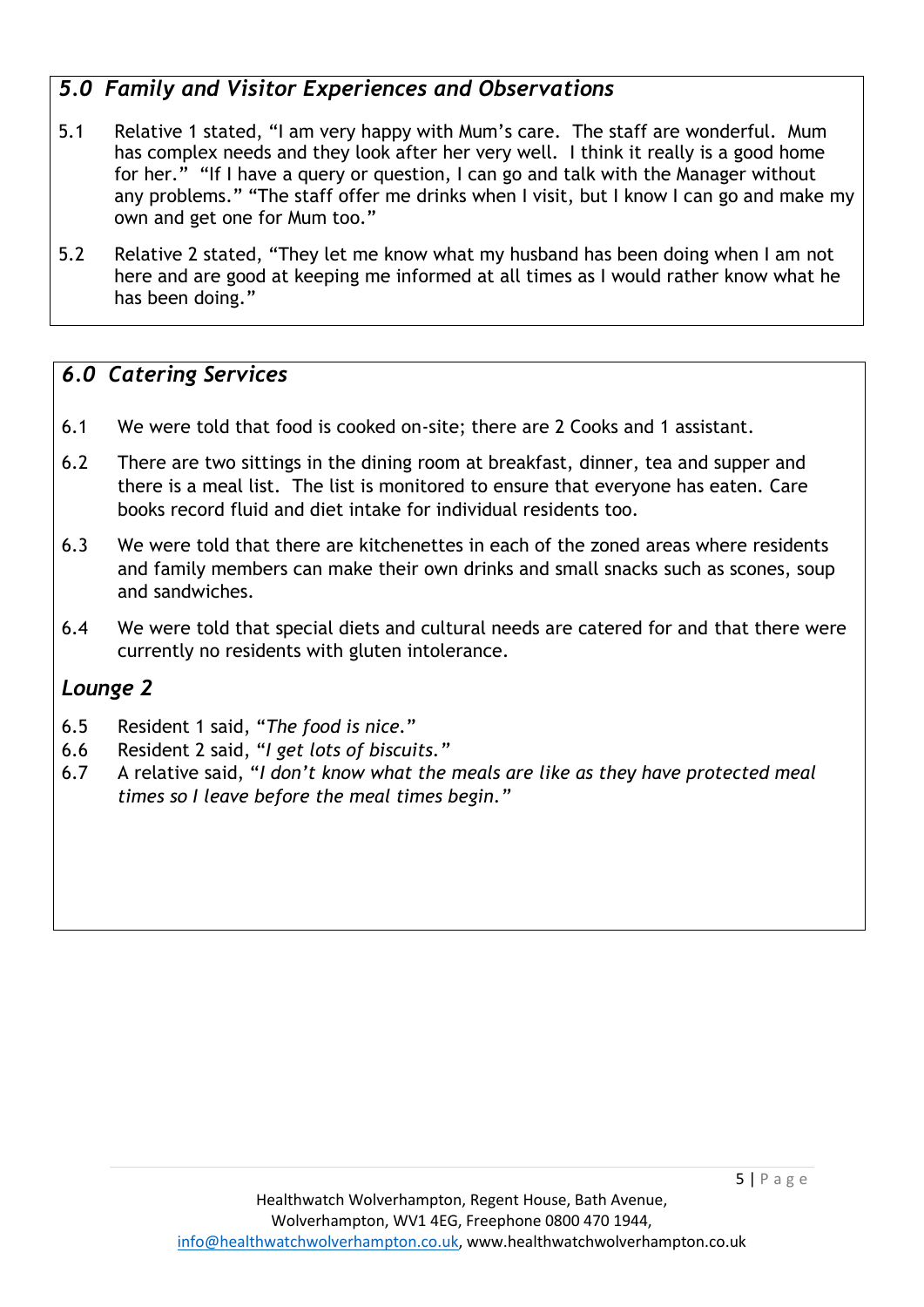#### *7.0 Staff Experiences and Observations*

- 7.1 One Staff Member said, "*We try to do lots of different activities here, sometimes involving colouring or music. Today we are having pancakes to celebrate Shrove Tuesday.*"
- 7.2 A staff member said, *"We are given lots of training. I have had falls prevention training recently. NVQ level 2 is available and they sign up staff so we all complete NVQ level 2."*
- 7.3 A staff member said, "*When we come into work we start 15 minutes early and go to the Nurses Station so that we can have a handover meeting."*
- 7.4 A staff member said, "*I really enjoy the job*" and went on to say that "some staff were encouraged to do nursing qualifications." "*There is a high staff turn-over, but this is across all the Care sector- not just this Home."*

#### **8.0** *Summary, Comments and Further Observations*

- 8. 1 This Enter and View visit was unannounced and took place on 28 February 2017.
- 8.2 Orchard House Nursing Home is registered to provide accommodation with nursing and personal care for up to 72 people who have mental health needs or who have been diagnosed with Dementia.
- 8.3 At the time of the inspection there were 69 people living at the home.
- 8.4 Access is through a Reception/Lobby/Waiting area that has a visitor toilet and signing in station.
- 8.5 There are zones within the home; each has a kitchen and is accessed using a keypad entry. Visitors and some of the residents are given the code.
- 8.6 On arrival at the Home we were greeted in a friendly manner by a member of staff who asked us to sign in and wash our hands whilst she informed the Manager of our arrival.
- 8.7 The Manager introduced herself took time to familiarise herself with our names. She was friendly and welcoming. She explained that her background was as a Mental Health Nurse.
- 8.8 We gave the Manager the Healthwatch letter and explained that it was anticipated that the visit would take less than an hour as it was a re-visit with specific areas to address. The Manager recalled that a previous Enter and View visit had taken place and said that she understood the role of Healthwatch.
- 8.9 We were told that no fire drill was planned and then asked how we wanted the visit to proceed.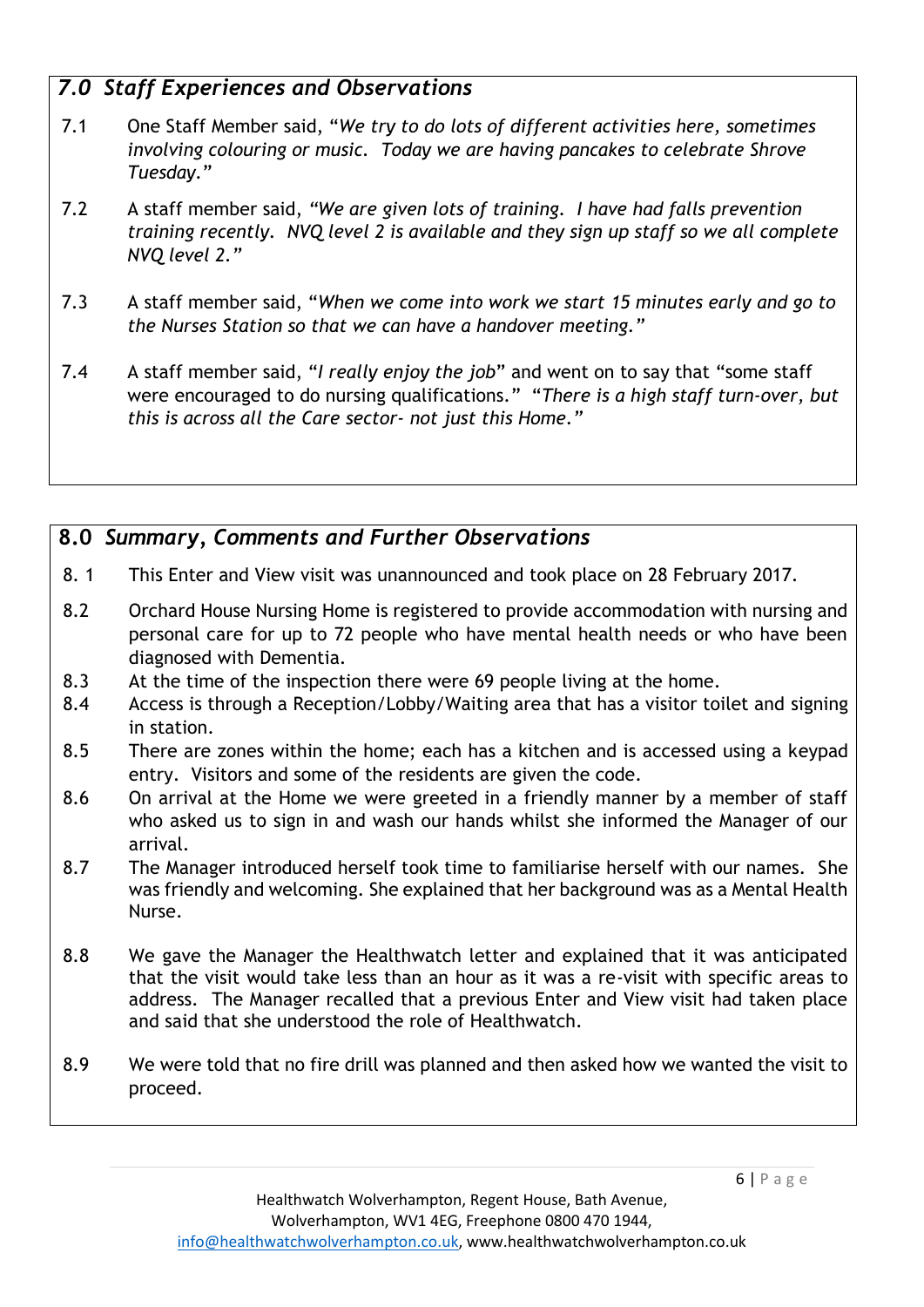- 8.10 We were told that many of the residents presented with challenging behaviour therefore Authorised Representatives would be assigned a guide for personal safety rather than to be obstructive.
- 8.11 The Authorised Representatives were escorted to various parts of the building and the Lead Authorised Representative accompanied the manager to the main office to get background information and discuss progress made against the recommendations from the previous Enter and View visit.
- 8.12 We were told that there was free travel through the zoned areas; family members and some of the residents are given the codes to access different zones and the kitchenettes.
- 8.13 We were told when residents are given a permanent place at the Home they are generally discharged from the care of a Social Worker. Although most residents do not fall under the Social Service remit reviews are undertaken on annual basis with a Social worker present.
- 8.14 We were told that most of the residents presented with challenging behaviour and many of the family members had been unable to find a home that would accept them. Following an assessment of their behaviour, management would then decide whether or not they met the criteria for DoLS. Currently 45 of the 69 residents meet these criteria. We were shown an online DoLS database indicating the different stages of the referral process that each of the residents was at.
- 8.15 We were told that all staff undertake mandatory training that is audited every 6 months. Many staff were working towards NVQ level 3 and almost 100% of the staff had completed Falls Prevention and Manual Handling. We were shown the online training matrix to support this.
- 8.16 We were told that family members of new residents are given an introductory welcome letter and pack including relevant documentation i.e. copy of the Care Plan, Thinking Ahead documents, bedrail authorisation, clinical photography form etc.
- 8.17 We were told that there was a robust complaints procedure with most issues being dealt with almost immediately by the Manager and written feedback always being given to family members. In the event that the Manager is unable to resolve the problem it is referred to the Commissioner.
- 8.18 We were told that the Manager was anxious to identify and address issues and encouraged residents and family members to discuss any concerns with her. We were shown an online database of complaints, timelines and outcomes. We discussed ways for those who might be too afraid to raise issues or concerns because they feared possible implications i.e. that it might impact on the quality of care- or even lead to exclusion of the resident from the Home and it was suggested that Healthwatch could have a role; it was suggested that leaflets could be placed by the complaints box in Reception. We observed that this action was taken before we left the building.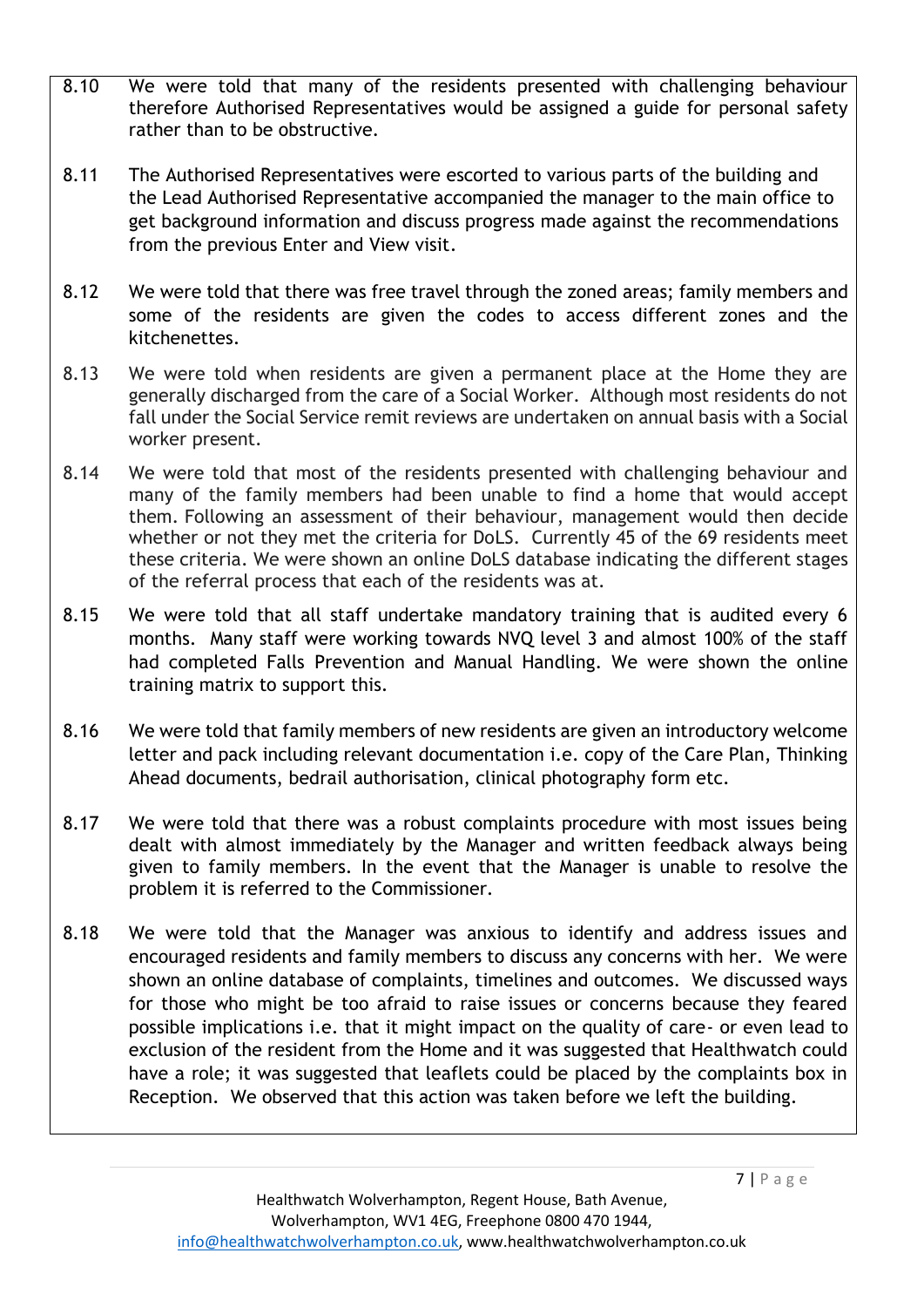- 8.19 We were told that all Care Plans, Medicine Records and other personal information is kept in the Nurses Station.
- 8.20 It was explained to us that nine residents had one to one care.
- 8.21 We were informed that the Activity Co-ordinator's role is now more structured and includes more interaction with family members i.e. a newsletter and monthly resident and family meetings where concerns and complaints can be raised.
- 8.22 The staff explained that current ways of engaging with residents include: a TV slide show of residents involved in various activities, monthly visits, card-making, singing, cookery, daily newspapers, computers and exercise (Progress mobility). A new project is planned that involves having a family portrait of each resident that would be displayed in the zone that they occupy- or in the rooms of those who do not use the communal space. Each portrait would have a colour coded frame where the colour informs staff about key personal factors i.e. aggression, infection, mobility. As it was Shrove Tuesday the activity for the day was for residents to make pancakes.
- 8.23 We were told that the Home is currently in the process of renewing its Gold Standard Framework status.

## *Lounge 2*

- 8.24 We observed that, whilst all staff had a uniform bearing the Care Home logo, 4 of the 5 staff did not have name badges. When asked why, we were told, "All staff are issued with them."
- 8.25 We observed that staff were engaging with family members; updating them on their relative's care and generally chatting to them. They appeared to have a good relationship with residents and seemed very friendly and approachable.
- 8.26 Staff were observed to regularly wash their hands after interacting with residents.
- 8.27 We observed staff assisting residents- wiping the hands and faces of those residents who had managed to feed themselves but then needed assistance.
- 8.28 We observed that staff were encouraging and supporting those residents who used Zimmer frames, to be mobile.
- 8.29 We observed staff supporting residents to walk to the hatch of the kitchen when they wanted a drink or snack.
- 8.30 We observed that a resident spilt a drink that was immediately cleaned up.
- 8.31 We observed that all staff appeared to be very caring and spoke to residents in a friendly and respectful manner; asking them if there was anything they needed and if they were okay.
- 8.32 We observed staff asking residents if they wanted drinks.
- 8.33 We observed staff escorting residents to the toilets and other areas of the Home.
- 8.34 We observed residents that required lifting by hoist, being transferred to their wheelchair by two members of staff.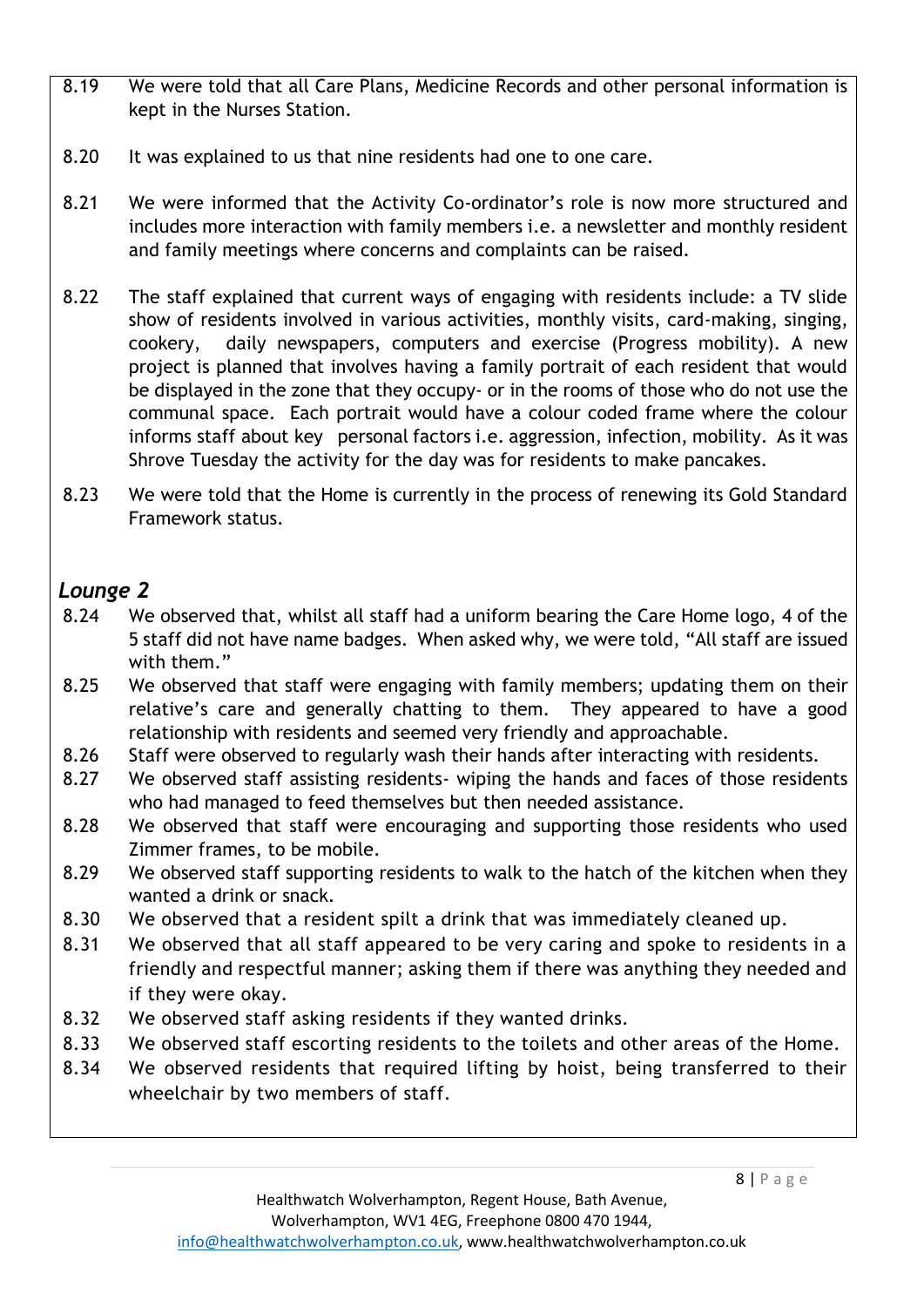#### *General observations in other areas of the building*

- 8.35 Most residents were seated in chairs in a circle formation in the middle of the room.
- 8.36 The television was on with a low volume and subtitles.
- 8.37 We observed members of staff engaged in colouring activities with residents; holding their hands and talking to them in a comforting way- especially when other residents appeared to be distressed.
- 8.38 Lots of the residents were either asleep or sat in their chairs.
- 8.39 We observed that a resident asked for a banana and was given one- which was immediately rejected. A Care Assistant opened the banana and gently encouraged the resident to eat it.
- 8.40 We noted that the buzzer only went off once and for only a short time- during the visit.
- 8.41 We observed that a non-English speaking resident asked for a drink and was immediately given one.
- 8.42 We noted the high level of interaction, care and support that staff gave to residents; they were polite, respectful and helpful, work hard and seemed to genuinely care for the residents.
- 8.43 The Manager is very experienced and knowledgeable regarding Mental Health and staff seemed to be caring, respectful and supportive of the resident's needs; their ongoing training programme should equip them with the skill sets to maximise their effectiveness in caring for the unique needs of residents with challenging behaviour and complex needs.

## *9.0 Follow- Up Action*

No additional information has been requested from the provider.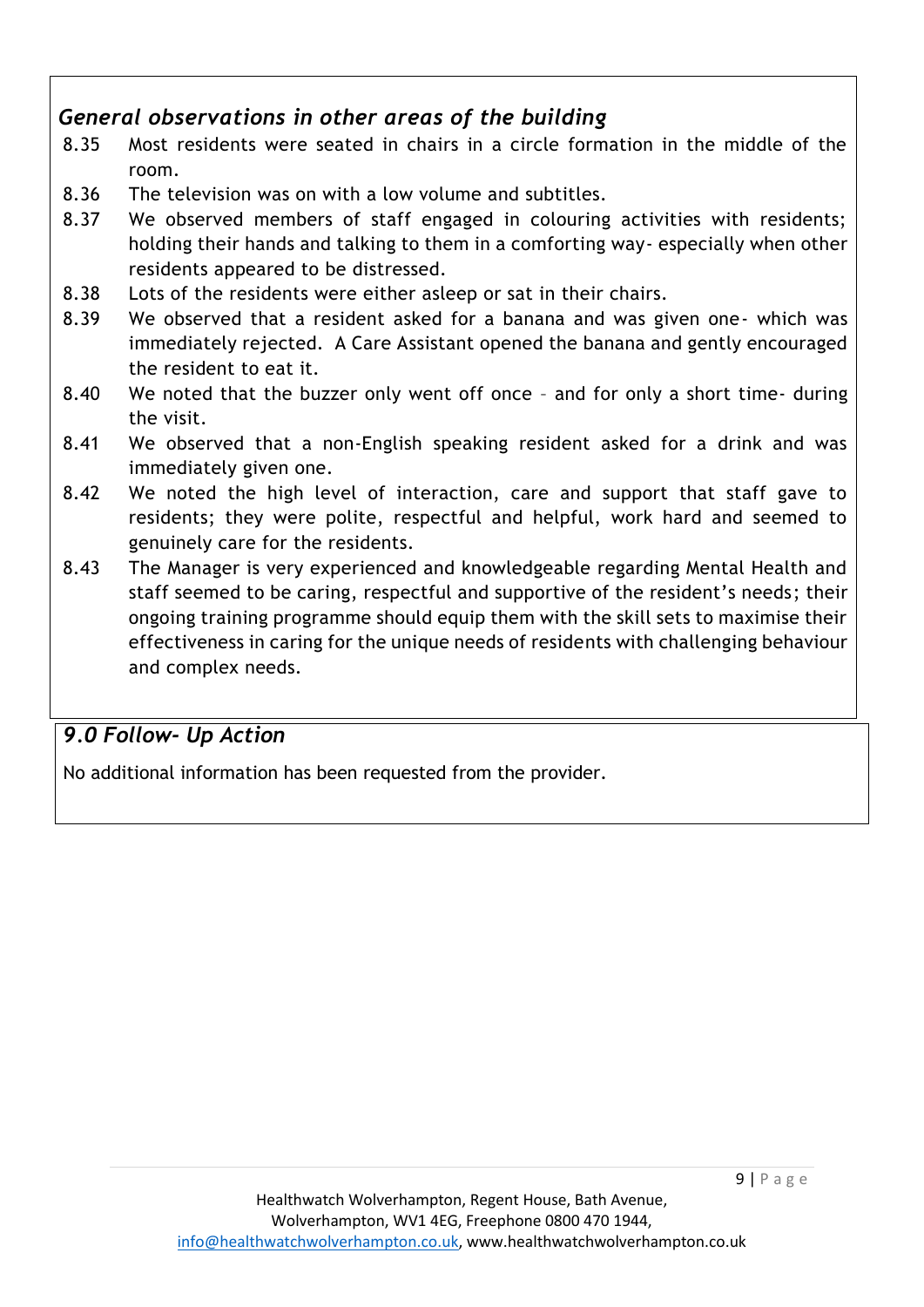#### *10. Recommendations*

- 10.1 Empty the exterior ashtray on a regular basis.
- 10.2 Consider including the 15 minutes spent on the handover process as part of the job role that is paid for.
- 10.3 Ensure that all staff wear ID badges at all times.
- 10.4 Consider introducing colour to areas that are predominantly used by those with Dementia.

### *Progress against recommendations from initial Enter and View visit conducted on 24 November 2015:*

- 10.5 Orchard House should consider the colour scheme and décor of the large communal areas to be made more dementia friendly.
- 10.6 We were told that the home was not exclusively occupied by people with dementia, it was for adults aged 18+ who had Mental Health issues and therefore the recommendation to change the colour scheme was not appropriate. It was further explained that, historically, walls had been painted in different colours and there had been different flooring however, residents had been involved in determining the colour of the walls, chairs, curtains etc. in the communal areas and had chosen the neutral ones. Residents are able to paint their own room in whatever colour they choose. The choice of colourways and high number of DoLS suggest an emphasis on care and control and there seems to be some resistance by management to changing internal decor which was painted 3 years ago after consultation with residents. There is no doubt that plain neutral tones help to create a calm restful environment that is appropriate for those with unpredictable or challenging behaviours but this needs to be balanced against the needs of those with dementia who thrive better in a warm, colourful, stimulating environment.
- 10.7 Remind staff of the need to be respectful and treat residents with dignity at all times. Since the recommendations referring to respect and dignity and the unfriendly reception that the previous Enter and View team had received, there had been an internal investigation that led to a Disciplinary and Dismissal.
- 10.8 Ensure that staff receive visitors warmly especially when they present themselves at the Reception area and review the process for communicating with relatives should any changes to visiting times be deemed necessary. Consider having the comments/suggestion box in a more prominent position within the entrance lobby.
- 10.9 We were told that the Activity Coordinator's role includes greater interaction with family members which is a more proactive approach to gathering complaints than a more visible box. The Manager also stated that she was very approachable and complaints and issues tend to be dealt with before they become complaints. The suggestion made during the visit, that Healthwatch leaflets should be placed near to the Complaints box in reception, was taken up.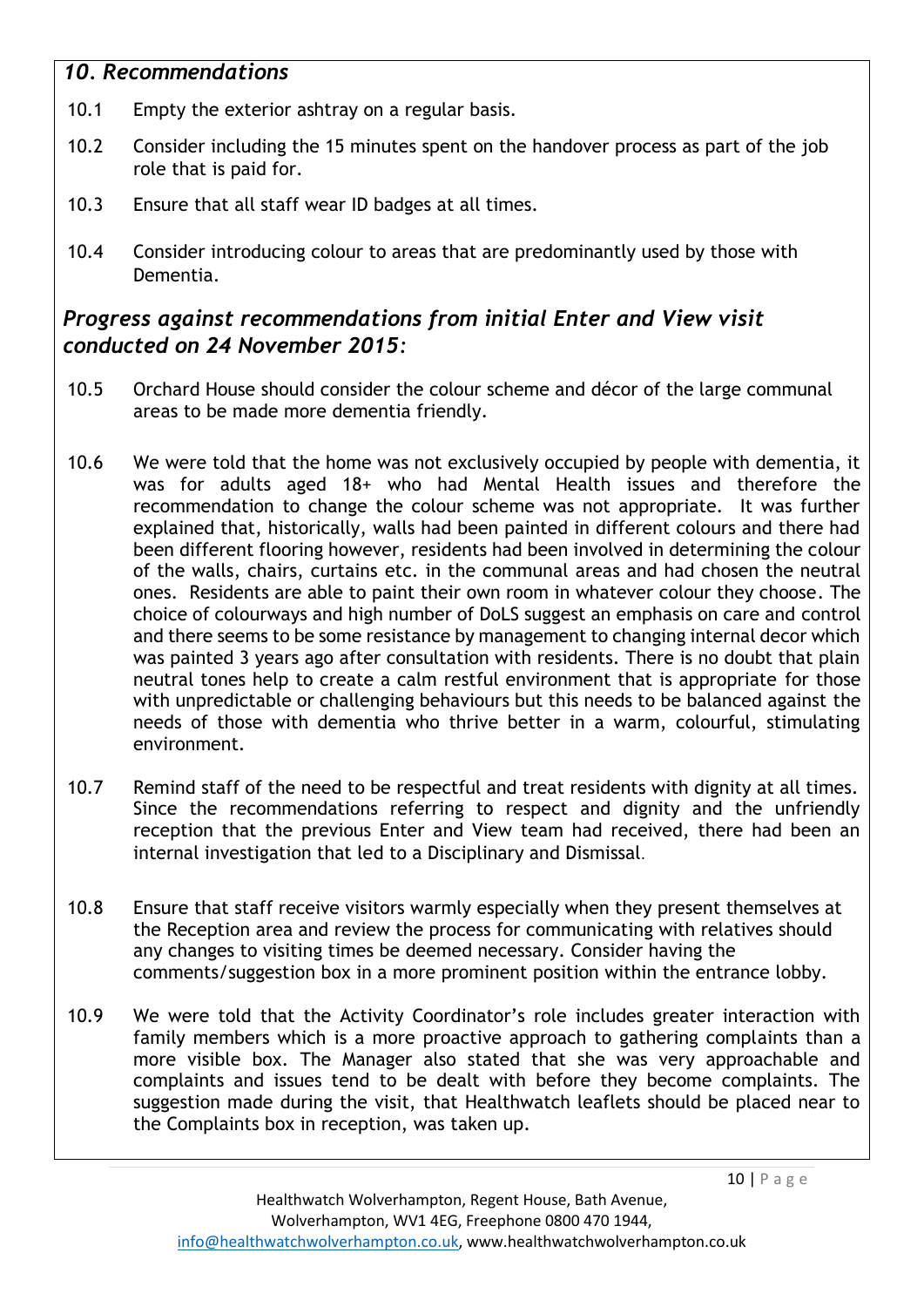10.10 We were told that communication with relatives had improved as monthly meetings now take place, and newsletters are produced. This is now a key aspect of the Activity Co-ordinator's role.

#### *11.0 Provider Response and Intended Action*

- 10.1. The ashtray has been emptied and provision has been put in place to ensure that this is emptied more frequently.
- 7.3/ 10.2 Can I address a member of staff comments around unpaid handover after reading this I did an audit of the break book as all breaks are signed for - this is the staff perception and some staff regularly get this wrong. The staff are not paid for breaks along with the guidance of the working directive I have attached the poster that was put on display 23/3/17 for staff to ensure they understand the policy again.
- 10.3 All staff are ordered name badges unfortunately some forget to put them on, they are magnetised and some service users pull them off – but this will be picked up in supervision.
- 10.4 We do not have any areas predominantly used by residents living with dementia our success rate to managing service users who are probably the most complex service users in Wolverhampton is very highly recognised across the West Midlands and wider. The décor doesn't seem to appear to be a hindering factor in the success of managing these service users. We are going to be changing wall displays as you are aware in all 3 main areas and once this is done we will be reviewing how busy it looks. As the home is so successful in the managing of the service users who usually come from placements that breakdown elsewhere – these changes will be slow and subtle, trial and error. Monitoring the mental health of the service users at all times.
- 10.9 appears to be the progress relating to 10.8. I believe that this should be one point rather than two to reflect the ongoing progress made. In addition, I am unsure where else the suggestions box could be located to be more prominent as it is located next to the visitors signing in book and is clearly visible and accessible.
- Within 10.8 it suggests that the process for communicating changes of visiting times should be reviewed. Changes to visiting times are only made on the rare occasion that the home is required to implement a 'closed to visitors' status due to infection. Whilst we do try to inform potential visitors, especially those who visit regularly, it is impossible to contact all potential visitors to 72 residents. The last time this occurred was over 18 months ago approximately. I do not feel this is reflective of how the home operates on a day to day basis.

#### Additional

- The hoist in reception was waiting for maintenance the company to fix which was fixed within a day or so and returned to the hoist area.
- The weather board was designed by the service users but unfortunately the dates go missing daily they are replaced frequently – but this is the nature of their illness.
- The notice boards tired, again I have several service users who pull pictures off and dismantle them- we will be having an overhaul of all wall displays and are in the process of changing these in all the communal rooms. This is a work in progress.